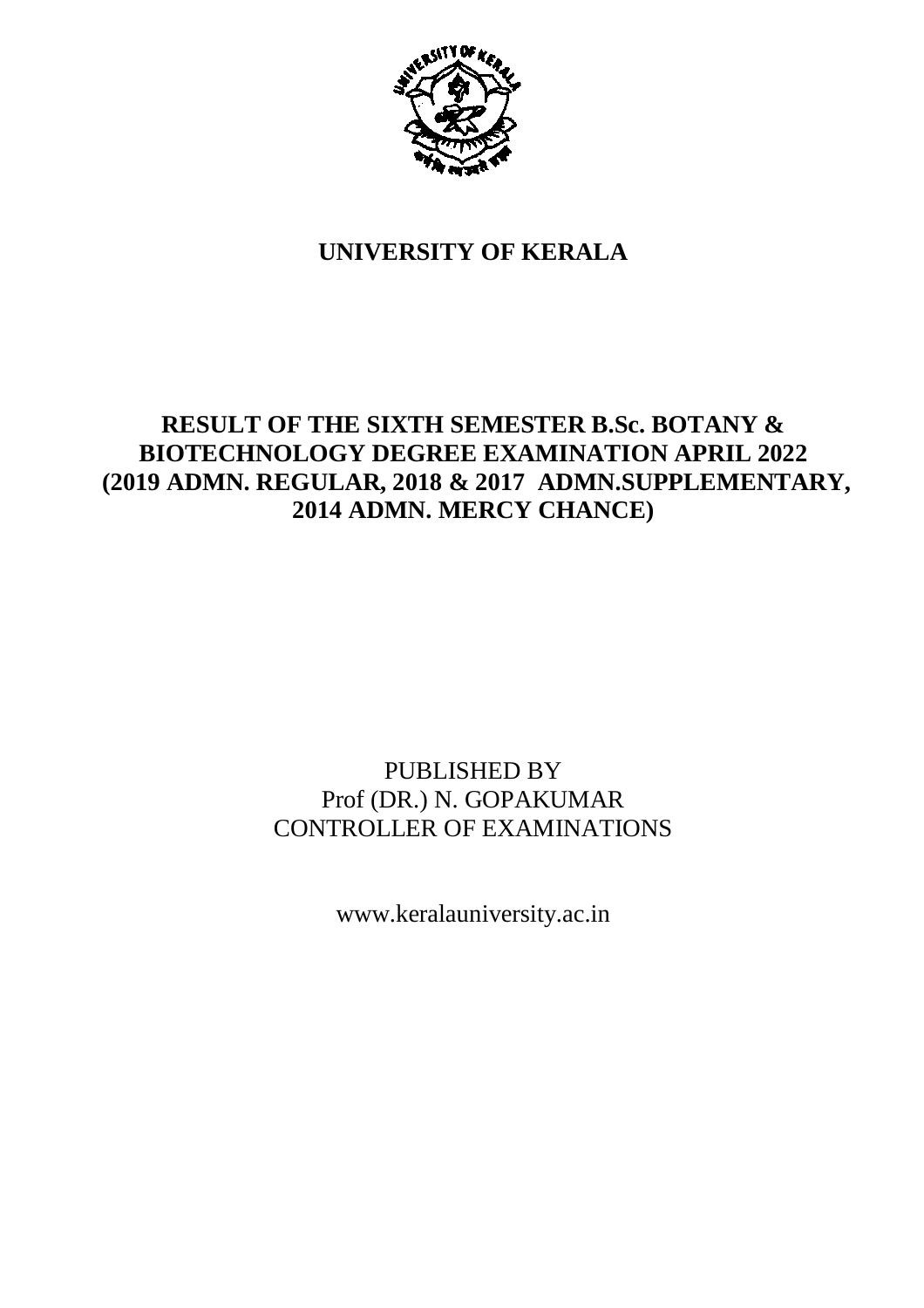

**No. ES VIII/2022** Thiruvananthapuram Dated: 24.05.2022

### **S Y N D I C A T E – I N – C I R C U L A T I O N**

The results of the Career Related First Degree Programme under CBCSS Group 2(a) **Sixth Semester B.Sc Botany and Biotechnology (247) Degree Examination April 2022** (2019 Admn.- Regular, 2018 & 2017 –Supplementary, 2014 Admn –Mercy Chance) **as declared by the respective Board of Examiners are given below.**

| <b>Name of Examination</b>                                                                                                                                                        | <b>Total</b><br><b>Registered</b> | Total<br><b>Appeared</b> | <b>Total</b><br><b>Pass</b> | % Pass |
|-----------------------------------------------------------------------------------------------------------------------------------------------------------------------------------|-----------------------------------|--------------------------|-----------------------------|--------|
| Sixth Semester B.Sc. Botany and<br><b>Biotechnology (247) Degree Examination</b><br>April 2022 (2019 Admn.-Regular)<br>(2019 Scheme)                                              | 351                               | 348                      | 300                         | 86.2%  |
| <b>Sixth Semester B.Sc. Botany and</b><br><b>Biotechnology (247) Degree Examination</b><br>April 2022 (2018 & 2017 – Supplementary,<br>2014 Admn - Mercy Chance)<br>(2015 Scheme) | 65                                | 61                       | 37                          | 60.66% |
| Sixth Semester B.Sc. Botany and<br><b>Biotechnology (247) Degree Examination</b><br>April 2022 (2014 Admn – Mercy Chance)<br>(2013 Scheme)                                        | 4                                 | 4                        | 3                           | 75%    |

The results may be approved. It is proposed to publish the results on 24.05.2022

- 1. E.J.III,
- 2. E.J. IX
- 3. PRO
- 4. Enquiry
- 5. IT Cell<br>6. Cash Co Cash Counter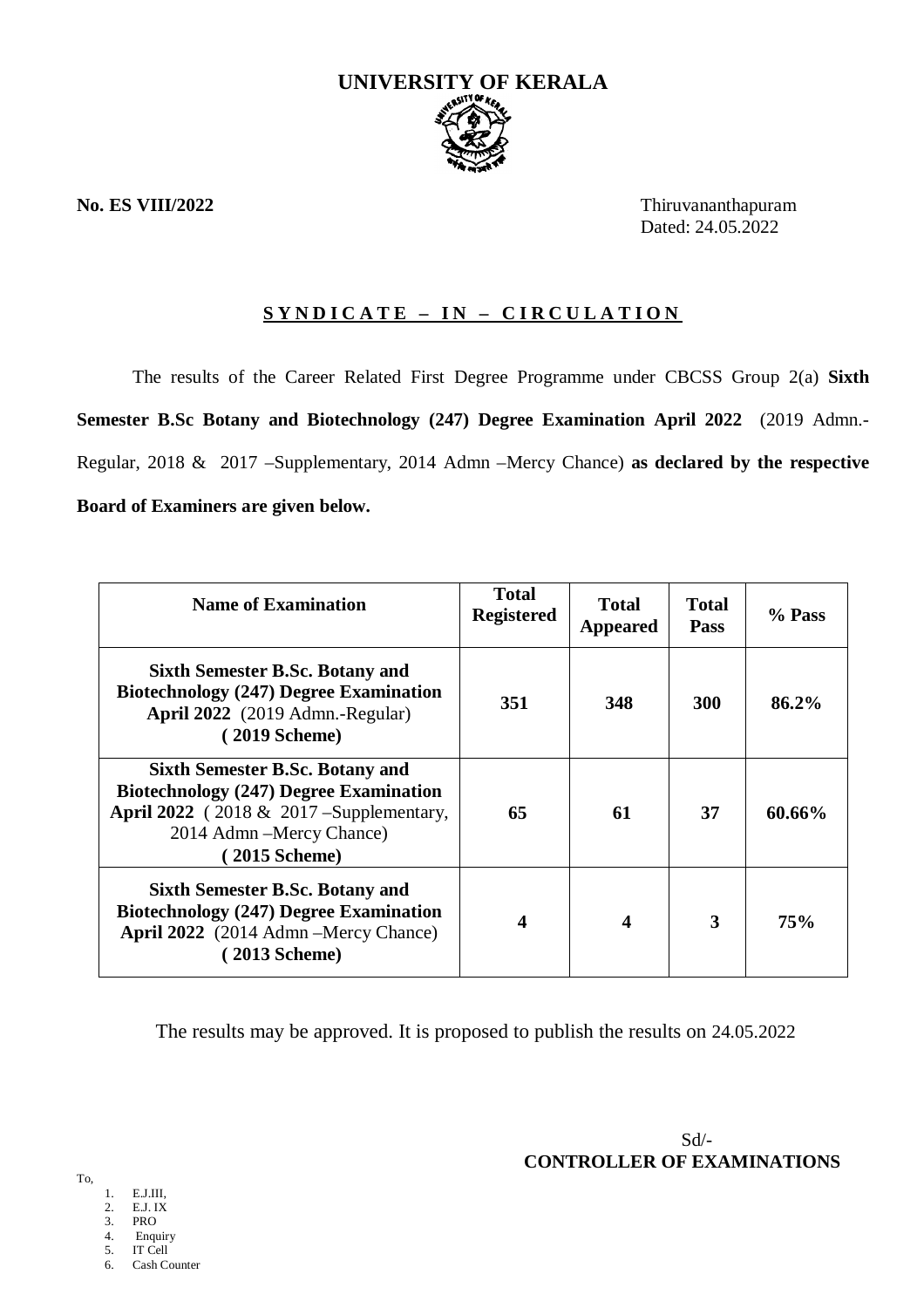

# **UNIVERSITY OF KERALA NOTIFICATION**

- 1. The following is the provisional list of Register Numbers of the successful candidates at the Career Related First Degree Programme Under CBCSS Group 2(a) **Sixth Semester B.Sc. Botany and Biotechnology (247) Degree Examination April 2022** (2019 Admn.-Regular, 2018 & 2017 –Supplementary, 2014 Admn –Mercy Chance) as declared by the Board of Examiners.
- 2. For the successful completion of a semester (for 2015 Admission Onwards), a student has to score minimum 35% marks each for ESE & CE for a course pass. However, 40% in aggregate (CE+ESE) is required for a semester pass.
- 3. For the successful completion of a semester (for 2014 Admission) a student has to score a minimum SCPA of 4.00(E Grade). A minimum of 40% of marks (E Grade) is required for passing a course with a separate minimum of 40% (E Grade) for Continuous Evaluation and End Semester Evaluation.
- 4. The last date for revaluation and scrutiny is **04.06.2022**. Candidates should make use of draft mark list available in the university website for applying for revaluation. Application for revaluation and scrutiny should be submitted through **ONLINE** only.

**Sd/- CONTROLLER OF EXAMINATIONS**

University Buildings, Thiruvananthapuram Dated: 24.05.2022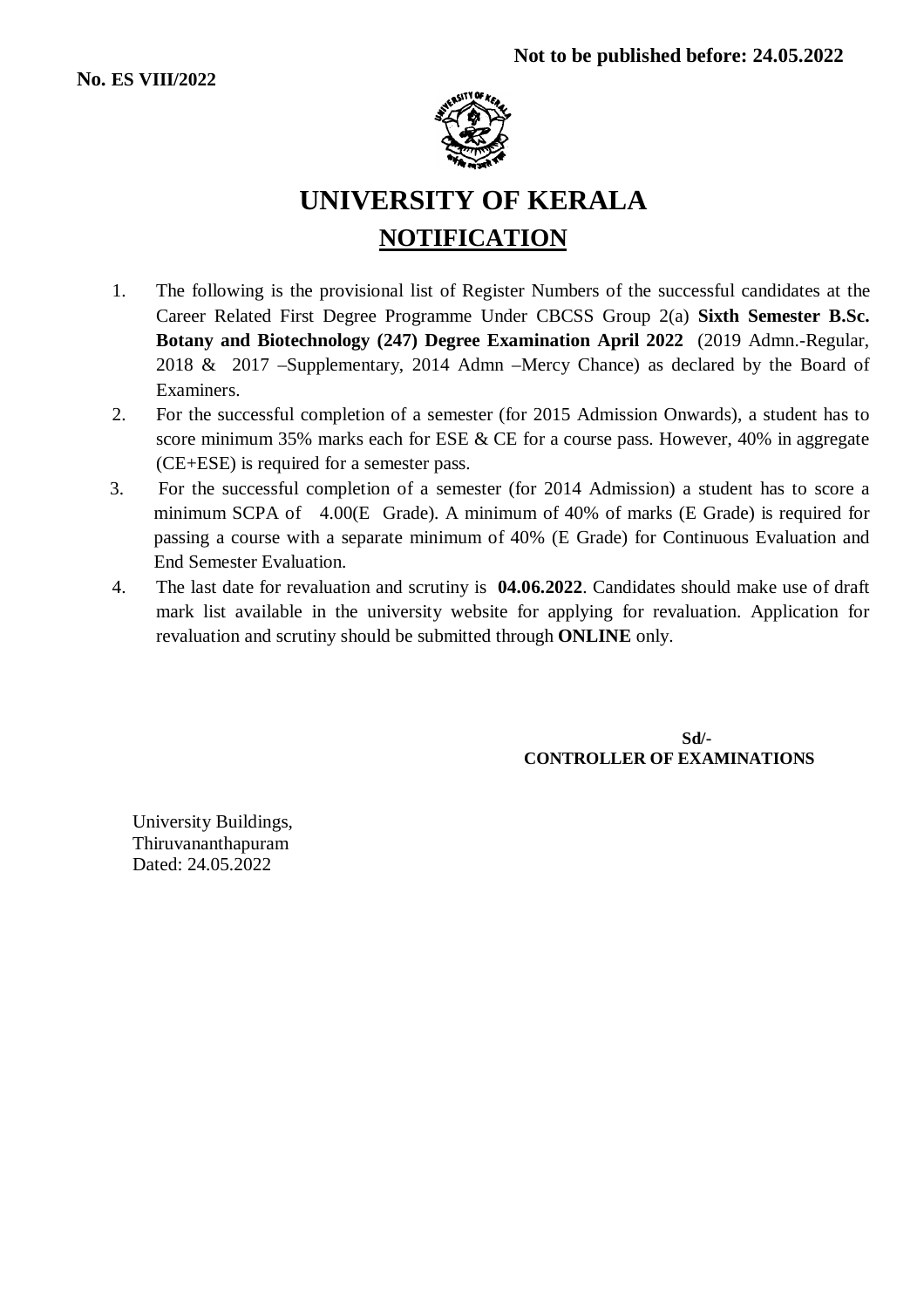#### **RESULT OF SIXTH SEMESTER B.SC. BOTANY AND BIOTECHNOLOGY (247) DEGREE EXAMINATION APRIL 2022**

(2019 Admn.-Regular, 2018 & 2017 –Supplementary, 2014 Admn –Mercy Chance) **College Code : 101**

#### **Bishop Moore College, Mavelikara, Alappuzha**

#### **B.Sc. - Botany and Biotechnology(247)**

| Course Pass                                       |                |                    |                  |                       |
|---------------------------------------------------|----------------|--------------------|------------------|-----------------------|
| 19101001(7.642)                                   | 011(8.641)     | 014(7.248)         | 017(8.142)       | 021(7.190)            |
| 022(7.688)                                        | 025(7.676)     | 18101022(7.223)    |                  |                       |
| All Pass (Semester scores given in brackets)      |                |                    |                  |                       |
| 19101001(8.49 A)                                  | 003(6.39 C)    | 004(8.49 A)        | 006(8.6 A)       | $007(8.12 \text{ A})$ |
| 008(7.46 B)                                       | $011(9.27 A+)$ | 012(6.6)           | 013(6.43 C)      | 014(7.52 B)           |
| 016(6.65 C)                                       | 017(8.6 A)     | 018(7.46 B)        | 020(7.48 B)      | 021(8.18 A)           |
| $022(8.41 \text{ A})$                             | 024(6.01 C)    | 025(8.28 A)        | 18101010(6.95 C) | 016(7.22 B)           |
| 022(8.76 A)                                       |                |                    |                  |                       |
| Passed in Parts (Subject codes given in brackets) |                |                    |                  |                       |
| 19101002(1,3,4,5,6,8)010(3,4,5,6,7,8)             |                | 023(2,3,4,5,6,7,8) | 026(3,6,7,8)     |                       |
|                                                   |                |                    |                  |                       |

**College Code : 106**

#### **Govt. Arts College, , Thiruvananthapuram**

#### **B.Sc. - Botany and Biotechnology(247)**

| Course Pass                                       |                        |                      |                  |                       |
|---------------------------------------------------|------------------------|----------------------|------------------|-----------------------|
| 19106002(8.576)                                   | 003(8.909)             | 006(9.135)           | 007(8.145)       | 008(8.138)            |
| 009(7.997)                                        | 012(8.967)             | 014(7.271)           | 016(7.923)       | 017(8.327)            |
| 018(8.176)                                        | 019(7.703)             | 020(7.548)           | 023(8.039)       | 024(8.469)            |
| 025(8.611)                                        | 026(8.100)             | 027(7.825)           | 18106023(6.098)  |                       |
| All Pass (Semester scores given in brackets)      |                        |                      |                  |                       |
| 19106002(9.05 A+)                                 | $003(9.21 \text{ A+})$ | 005(6.44 C)          | $006(9.49 A+)$   | $007(8.35 \text{ A})$ |
| 008(8.78 A)                                       | $009(8.3 \text{ A})$   | $010(6.4 \text{ C})$ | 011(6.56 C)      | $012(9.25 A+)$        |
| $013(8.51 \text{ A})$                             | 014(8.07 A)            | 015(7.87 B)          | 016(8.37 A)      | 017(8.8 A)            |
| $018(8.62 \text{ A})$                             | 019(8.59 A)            | 020(8.26 A)          | 023(8.05 A)      | 024(8.69 A)           |
| 025(8.87 A)                                       | 026(8.17 A)            | 027(8.39 A)          | 18106023(6.34 C) | 024(5.98 D)           |
| 025(6.29 C)                                       |                        |                      |                  |                       |
| Passed in Parts (Subject codes given in brackets) |                        |                      |                  |                       |
| 19106001(3,6,8)                                   | 004(6,8)               | 021(1,2,3,4,5,6,8)   | 18106020(4)      |                       |

**College Code : 132**

#### **S N College, , Kollam**

#### **B.Sc. - Botany and Biotechnology(247)**

| <b>Course Pass</b>                                |                  |                       |             |                        |
|---------------------------------------------------|------------------|-----------------------|-------------|------------------------|
| 19132001(7.906)                                   | 003(7.190)       | 004(8.441)            | 005(8.483)  | 007(8.207)             |
| 009(8.020)                                        | 010(8.311)       | 011(8.375)            | 012(6.806)  | 014(7.380)             |
| 016(6.935)                                        | 017(7.210)       | 019(6.731)            | 022(6.682)  | 024(7.170)             |
| 025(8.454)                                        | 026(7.975)       | 028(7.738)            | 029(7.892)  | 030(9.270)             |
| 031(8.896)                                        | 032(7.804)       | 034(8.343)            | 038(8.435)  | 040(8.628)             |
| All Pass (Semester scores given in brackets)      |                  |                       |             |                        |
| 19132001(8.38 A)                                  | 002(8.94 A)      | 003(7.99 B)           | 004(8.92 A) | 005(8.79 A)            |
| 006(7.48 B)                                       | 007(8.67 A)      | 009(8.37 A)           | 010(8.87 A) | 011(8.65 A)            |
| 012(7.69 B)                                       | 013(7.53 B)      | 014(7.72 B)           | 015(7.37 B) | 016(7.49 B)            |
| 017(7.98 B)                                       | 019(7.43 B)      | 020(7.94 B)           | 022(7.18 B) | 024(7.97 B)            |
| $025(9.08 A+)$                                    | $026(9.07 A+)$   | 027(7.04 B)           | 028(8.98 A) | 029(8.66 A)            |
| $030(9.57 \text{ A+})$                            | $031(9.3 A+)$    | 032(8.77 A)           | 034(8.88 A) | 035(6.55 C)            |
| 036(7.31 B)                                       | 037(6.91 C)      | $038(8.94 \text{ A})$ | 039(8.87 A) | $040(9.12 \text{ A+})$ |
| 041(6.68 C)                                       | 17132012(6.84 C) |                       |             |                        |
| Passed in Parts (Subject codes given in brackets) |                  |                       |             |                        |
| 19132008(1,3,4,5,6,7,8)                           |                  | 018(3,6,8)            | 033(3,6,8)  | 042(2,3,4,5,6,7,8)     |
| 18132018(2,3,4)                                   |                  |                       |             |                        |
| <b>Result Announced Later - CE</b>                |                  |                       |             |                        |
| 19132023()                                        |                  |                       |             |                        |
|                                                   |                  |                       |             |                        |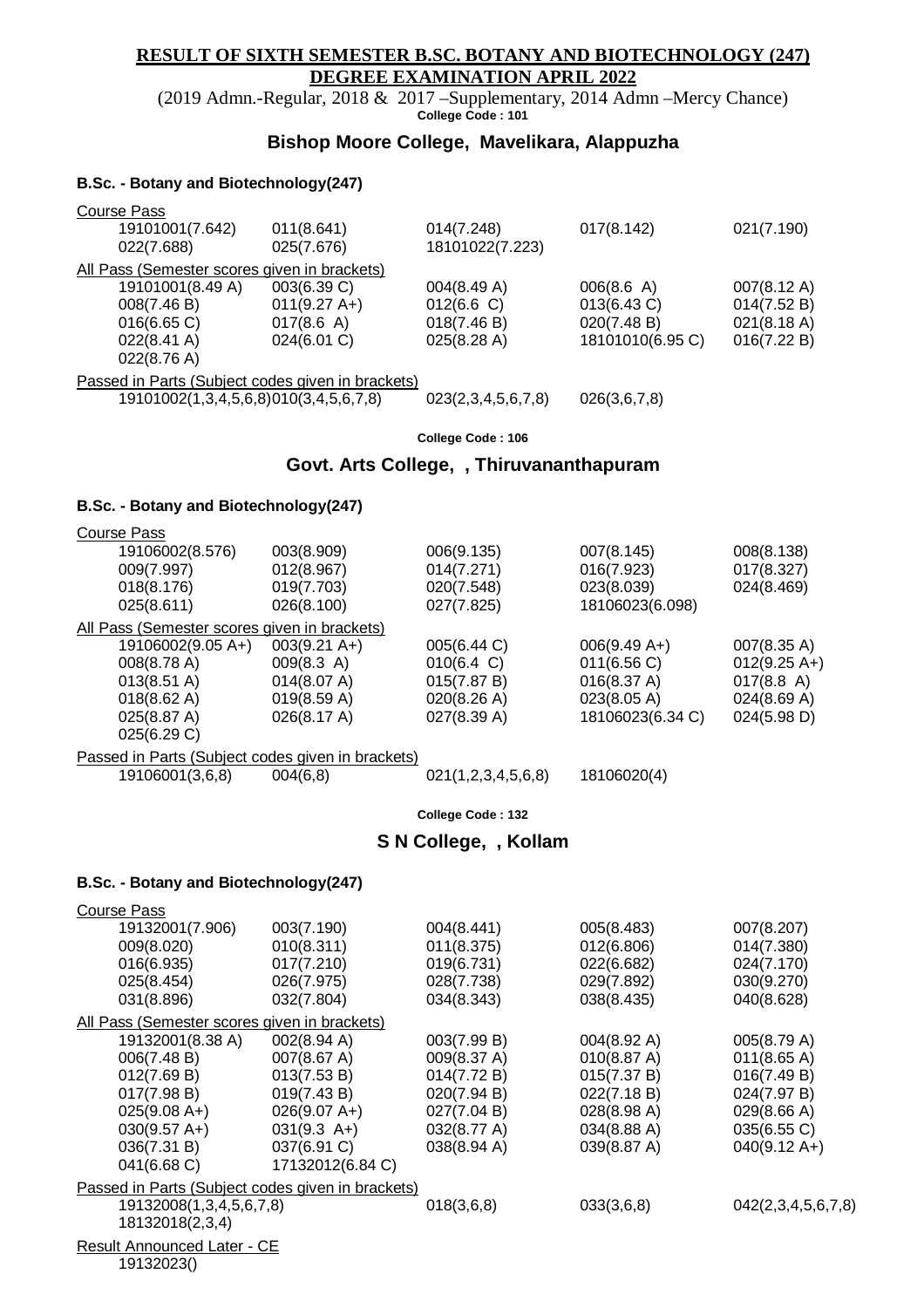#### **College Code : 141 St Xaviers College, Thumba, Thiruvananthapuram**

#### **B.Sc. - Botany and Biotechnology(247)**

| Course Pass                                  |                       |             |                    |                       |
|----------------------------------------------|-----------------------|-------------|--------------------|-----------------------|
| 19141002(6.868)                              | 003(7.783)            | 005(7.628)  | 006(7.479)         | 007(8.710)            |
| 008(7.935)                                   | 009(7.343)            | 010(8.061)  | 011(8.567)         | 017(6.660)            |
| 018(7.565)                                   | 019(8.056)            | 020(7.083)  | 021(7.900)         | 022(6.529)            |
| 024(7.766)                                   | 026(6.001)            | 028(7.540)  | 029(6.561)         |                       |
| All Pass (Semester scores given in brackets) |                       |             |                    |                       |
| 19141001(7.54 B)                             | 002(7.78 B)           | 003(8.42 A) | 004(7.5 B)         | 005(8.45 A)           |
| 006(7.92 B)                                  | $007(9.38 A+)$        | 008(8.53 A) | 009(7.98 B)        | 010(8.45 A)           |
| $011(8.71 \text{ A})$                        | 012(7.46 B)           | 013(7.75 B) | $014(8 \text{ A})$ | 015(8.02 A)           |
| 017(7.68 B)                                  | $018(8.26 \text{ A})$ | 019(8.59 A) | 020(7.9 B)         | $021(8.51 \text{ A})$ |
| 022(6.91 C)                                  | 024(8.44 A)           | 026(6.88 C) | 027(7.17 B)        | 028(8.09 A)           |
| 029(7.42 B)                                  | 17141010(5.96 D)      | 013(5.65 D) |                    |                       |

Passed in Parts (Subject codes given in brackets)

19141025(3,4,6,7,8) 17141023(2,4,5,7)

**College Code : 800**

### **A.J College of Science and Technology, Thonnakkal, Thiruvananthapuram**

#### **B.Sc. - Botany and Biotechnology(247)**

| <b>Course Pass</b>                                |                       |                       |                 |                |
|---------------------------------------------------|-----------------------|-----------------------|-----------------|----------------|
| 19800003(7.094)                                   | 005(7.348)            | 007(8.273)            | 011(6.414)      | 013(8.506)     |
| 016(7.892)                                        | 019(7.871)            | 022(8.181)            | 023(6.952)      | 028(7.468)     |
| 029(7.557)                                        | 032(7.625)            | 034(7.973)            | 18800006(6.283) |                |
| All Pass (Semester scores given in brackets)      |                       |                       |                 |                |
| 19800001(7.36 B)                                  | 002(7.77 B)           | $003(8.12 \text{ A})$ | 005(8.17 A)     | 006(8.35 A)    |
| $007(9.11 \text{ A+})$                            | 008(7.98 B)           | 009(7.49 B)           | 010(6.87 C)     | 011(7.46 B)    |
| 012(6.28)                                         | $013(9.18 A+)$        | 014(7.59 B)           | 015(7.72 B)     | 016(7.96 B)    |
| 018(8.04 A)                                       | $019(9 \text{ A+})$   | 020(7.45 B)           | $022(9.02 A+)$  | 023(7.76 B)    |
| 026(7.51 B)                                       | $027(8.14 \text{ A})$ | 028(7.93 B)           | 029(8.19 A)     | 030(7.75 B)    |
| 031(7.04 B)                                       | 032(8.45 A)           | 034(8.27 A)           | 18800001(6.9 C) | 006(7.77 B)    |
| 015(6.51 C)                                       | 016(6.69 C)           | 025(6.05 C)           | 026(5.91 D)     | 034(8.32 A)    |
| 17800011(6.22 C)                                  |                       |                       |                 |                |
| Passed in Parts (Subject codes given in brackets) |                       |                       |                 |                |
| 19800004(2,3,4,5,6,7,8)                           |                       | 017(1,2,3,4,5,6,8)    | 021(3,5,6,8)    | 024(2,3,5,6,8) |
| 025(3,6,7,8)                                      |                       |                       |                 |                |
| 033(3,4,5,6,7,8)                                  | 18800014(4)           | 017(5)                | 020(1)          | 035(4)         |
|                                                   |                       | College Code: 804     |                 |                |

#### **Emmanuel College, Vazhichal, Thiruvananthapuram**

#### **B.Sc. - Botany and Biotechnology(247)**

| <b>Course Pass</b>                                |                 |                    |                       |                       |
|---------------------------------------------------|-----------------|--------------------|-----------------------|-----------------------|
| 19804001(7.215)                                   | 004(8.515)      | 006(7.947)         | 007(8.180)            | 009(6.973)            |
| 011(8.026)                                        | 012(7.155)      | 013(8.562)         | 014(7.397)            | 019(7.854)            |
| 020(8.776)                                        | 021(7.518)      | 022(6.561)         | 023(7.278)            | 025(7.519)            |
| 031(6.197)                                        | 032(8.375)      | 033(6.295)         | 034(6.751)            | 035(7.314)            |
| 18804022(6.424)                                   | 14804029(5.297) |                    |                       |                       |
| All Pass (Semester scores given in brackets)      |                 |                    |                       |                       |
| 19804001(7.78 B)                                  | 002(7.82 B)     | $003(6.21)$ C)     | $004(8.71 \text{ A})$ | 006(8.67 A)           |
| 007(8.55 A)                                       | 008(8.07 A)     | 009(7.97 B)        | 010(7.2 B)            | $011(8.61 \text{ A})$ |
| 012(7.71 B)                                       | 013(8.87 A)     | 014(7.98 B)        | 017(7.37 B)           | 018(6.59 C)           |
| $019(8 \text{ A})$                                | 020(8.84 A)     | 021(8.28 A)        | 022(7.3 B)            | 023(7.75 B)           |
| 024(7.74 B)                                       | 025(7.74 B)     | 026(7.48 B)        | 027(7.41 B)           | $028(8.21 \text{ A})$ |
| 029(7.49 B)                                       | 030(6.87 C)     | 031(6.97 C)        | 032(8.79 A)           | 033(7.23 B)           |
| 034(7.45 B)                                       | 035(7.98 B)     | 037(6.51 C)        | 038(7.11 B)           | 039(6.93 C)           |
| 18804014(5.99 D)                                  | 020(6.73 C)     | 022(7.57 B)        | $033(6.1)$ C)         | 035(6.11 C)           |
| 17804023(6.48 C)                                  | 14804029(5.8 D) | 034(6.62 C)        |                       |                       |
| Passed in Parts (Subject codes given in brackets) |                 |                    |                       |                       |
| 19804005(2,3,4,5,6,7,8)                           |                 | 015(2,3,4,5,6,7,8) | 016(2,3,4,5,6,7,8)    | 036(2,3,4,6,7,8)      |
| 040(2,3,4,5,6,7,8)                                |                 |                    |                       |                       |
| 18804016(1)                                       |                 |                    |                       |                       |
|                                                   |                 |                    |                       |                       |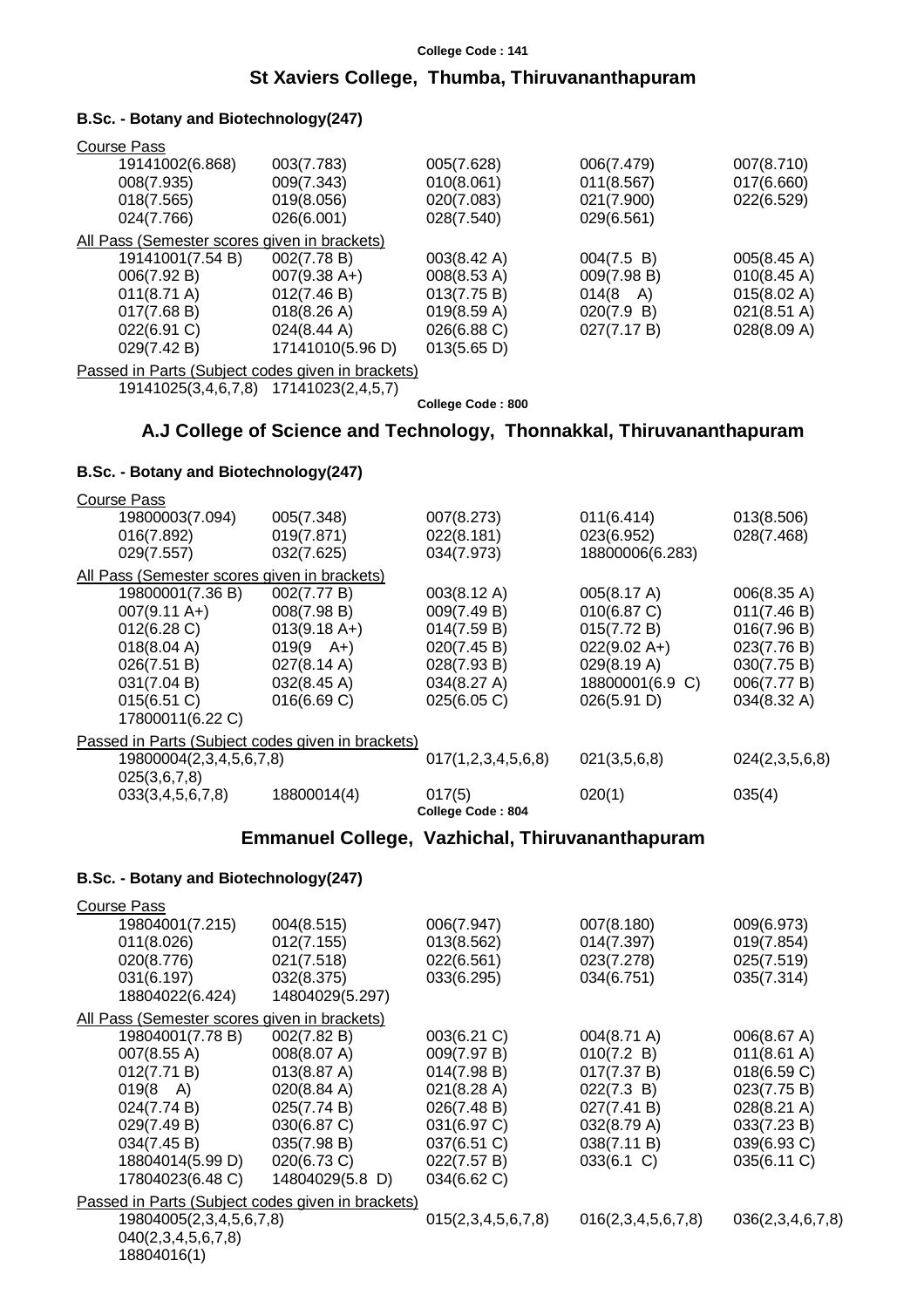#### **College Code : 805**

#### **K.V.V.S College of Science and Technology, Adoor, Pathanamthitta**

#### **B.Sc. - Botany and Biotechnology(247)**

| Course Pass                                  |                                                   |                  |                    |                  |
|----------------------------------------------|---------------------------------------------------|------------------|--------------------|------------------|
| 19805001(8.159)                              | 013(8.297)                                        | 014(7.061)       | 016(7.576)         | 022(8.114)       |
| All Pass (Semester scores given in brackets) |                                                   |                  |                    |                  |
| 19805001(8.69 A)                             | 002(7.66 B)                                       | 003(7.34 B)      | 005(8.58 A)        | 011(7.92 B)      |
| $013(8.84 \text{ A})$                        | 014(7.88 B)                                       | 016(8.33 A)      | 017(7.31 B)        | 019(7.62 B)      |
| $022(8.63 \text{ A})$                        | 025(6.71 C)                                       | 026(7.18 B)      | 030(7.11 B)        | 17805025(6.4 C)  |
|                                              | Passed in Parts (Subject codes given in brackets) |                  |                    |                  |
| 19805004(2,3,5,6,7,8)006(3,6,7,8)            |                                                   | 007(6,8)         | 010(2,3,4,5,6,7,8) | 012(2,3,5,6,7,8) |
| 015(2,3,4,5,6,8)                             | 018(2,3,4,5,6,7,8)                                | 020(2,3,5,6,7,8) | 021(1,2,3,4,6,7,8) | 023(2,3,5,6,7,8) |
| 024(2,3,4,5,6,7,8)                           | 027(2,3,5,6,7,8)                                  | 028(2,5,7)       | 029(2,3,4,5,6,7,8) | 031(3,6,8)       |
| 032(2,3,6,8)                                 | 18805017(2)                                       |                  |                    |                  |

**College Code : 806**

#### **Marthoma College of Science and Technology, Ayur, Kollam**

#### **B.Sc. - Botany and Biotechnology(247)**

| <b>Course Pass</b>                           |                      |                        |                        |                |
|----------------------------------------------|----------------------|------------------------|------------------------|----------------|
| 19806002(6.710)                              | 003(8.037)           | 007(7.737)             | 009(8.413)             | 010(8.703)     |
| 014(8.515)                                   | 016(7.871)           | 017(6.141)             | 022(8.653)             | 023(7.924)     |
| 024(8.142)                                   | 025(6.883)           | 027(8.098)             | 029(7.275)             | 030(6.965)     |
| 032(8.014)                                   | 033(5.895)           | 034(6.733)             | 035(7.173)             | 036(7.332)     |
| 037(7.744)                                   | 18806018(6.049)      | 17806031(6.424)        |                        |                |
| All Pass (Semester scores given in brackets) |                      |                        |                        |                |
| 19806002(7.94 B)                             | $003(9 \text{ A+})$  | 004(7.84 B)            | 005(7.69 B)            | 006(8.5 A)     |
| 007(8.61 A)                                  | 008(8.45 A)          | $009(9.36 A+)$         | $010(9.32 \text{ A+})$ | 011(7.4 B)     |
| 012(7.75 B)                                  | 013(8.49 A)          | $014(9.22 \text{ A+})$ | 015(7.17 B)            | 016(8.78 A)    |
| 017(7.52 B)                                  | 019(8.27 A)          | 020(8.28 A)            | 021(7.86 B)            | $022(9.32 A+)$ |
| 023(8.97 A)                                  | $024(8.8 \text{ A})$ | 025(7.98 B)            | 026(8.06 A)            | 027(8.97 A)    |
| 028(7.82 B)                                  | 029(8.8 A)           | 030(8.03 A)            | $031(8.52 \text{ A})$  | 032(8.92 A)    |
| 033(7.32 B)                                  | 034(7.66 B)          | $035(8.31 \text{ A})$  | $036(8.44 \text{ A})$  | 037(8.92 A)    |
| 18806007(6.09 C)                             | 016(6.36)            | 018(7.17 B)            | 021(6.65 C)            | 034(6.95 C)    |
| 17806003(6.74 C)                             | 031(7.25 B)          | 14806023(7.28 B)       |                        |                |
| $\cdots$ $\sim$ $\sim$ $\sim$ $\cdots$       | .                    |                        |                        |                |

Passed in Parts (Subject codes given in brackets) 19806001(1,2,3,5,6,7,8) 18806027(4)

**College Code : 807**

#### **National College, Ambalathara, Thiruvananthapuram**

#### **B.Sc. - Botany and Biotechnology(247)**

| <b>Course Pass</b>                                |                    |             |                |                       |
|---------------------------------------------------|--------------------|-------------|----------------|-----------------------|
| 19807001(6.707)                                   | 003(7.306)         | 004(6.928)  | 006(7.908)     | 007(7.616)            |
| 008(6.480)                                        | 011(7.173)         | 012(7.064)  | 014(6.302)     | 016(7.086)            |
| 019(6.693)                                        | 023(7.445)         | 025(6.787)  | 030(8.479)     | 17807031(5.866)       |
| All Pass (Semester scores given in brackets)      |                    |             |                |                       |
| 19807001(6.99 C)                                  | 002(7.36 B)        | 003(7.34 B) | 004(6.86 C)    | $006(8.1 \text{ A})$  |
| 007(7.72 B)                                       | 008(7.11 B)        | 011(7.6 B)  | 012(7.26 B)    | 013(7.06 B)           |
| 014(7.2 B)                                        | 016(7.62 B)        | 018(7.94 B) | 019(7.47 B)    | $020(6.8)$ C)         |
| 021(7.66 B)                                       | 022(7.19 B)        | 023(7.84 B) | 024(7.71 B)    | $025(8.21 \text{ A})$ |
| 026(7.73 B)                                       | 027(7.5 B)         | 029(7.65 B) | 030(8.69 A)    | 18807006(6.12 C)      |
| 17807031(6.52 C)                                  |                    |             |                |                       |
| Passed in Parts (Subject codes given in brackets) |                    |             |                |                       |
| 19807005(2,3,6,8)                                 | 009(1,2,3,5,6,7,8) | 010(6,8)    | 017(2,3,5,6,8) | 031(2,3,5,6,8)        |
| 032(2,3,4,5,6,7,8)                                |                    |             |                |                       |